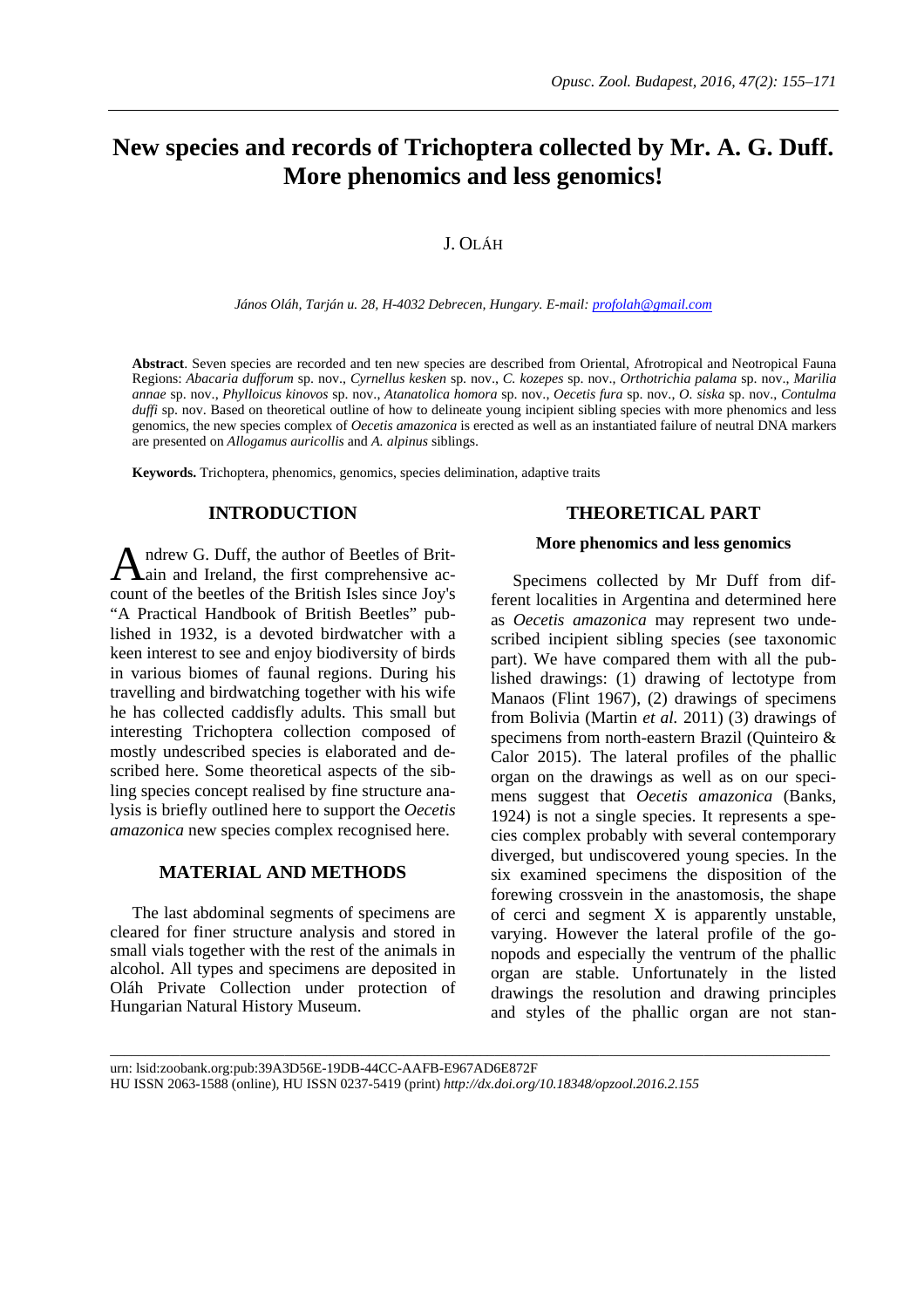dardized like to the drawings of Blahnik & Holzenthal (2014). Moreover, the basic architecture of the bilobed phallobase with the exact lateral position of the foramen for ductus ejaculatoricus is not indicated in all of the published drawings. The exact lateral profile of the phallobase ventrum needs to be clearly indicated on the drawings starting from the ventral lip of the foramen and covering the entire ventral tip of the phallobase up to the fuse of the left and right lobes apicad. This part of the phallic organ seems more sclerotized and more stable, and not liable to be influenced neither by natural copulatory movements, accidents or injuries nor by artefacts occurring during storage and preparation. The shape of the phallobase was found most stable and applicable to delineate young species also in the *Oecetis avara* group (Blahnik & Holzenthal, 2014).

Much more information on phenomics is available and readable from the fine structure analysis of the phallic organ also in the new species complex of *Oecetis amazonica*: (1) lateral ratio of length/height dimension (2) dorsal ratio of phallus to genital capsule; (3) dorsal ratio of left and right lobe, (4) position and displacement of foramen; (4) asymmetry of foramen disposition; (5) development of foramen ring or phallic apodeme; (6) dorsal profile asymmetry of left and right lobes; (7) lateral profile asymmetry of the left and right lobes; (8) entire lateral profile of the ventrum; (9) lateral shape of the downward projecting ventral apex; (10) apical shape of ventral apex; (11) ratio of ventral apex length to height of the phallus; (12) position of paramere base; (13) discernibility and shape of paramere shape; (14) curvature of paramere spine; (15) length of paramere spine; (16) thickness of paramere, (17) head shape of paramere spine.

Compared to the simple structure of the phallic organ in the *Oecetis* (*Oecetis*) subgenus, even much more taxonomic information is encoded in the very complex sclerotized fine structure of the vaginal sclerite complex, not utilised yet in species delineation and delimitation. This structure coevolves with the phallic organ in the various sexual selection processes. Its phenomics is an "easy to explore" empirical reality waiting to be realized in the taxonomy of contemporary divergences compared to the virtual availability of combined effects of genomics, epigenomics, transcriptomics, primary and structural proteomics.

This combined reality with formidable complexity is almost undetectable for the initial splits of speciation traits in routine practice of the taxonomy to discover incipient siblings of biodiversity. Barcoding or trials to replace taxonomy with primitive oversimplified models of the expensive, fashionable, but inherently blind neutral markers of various DNA sequences proved to be a highly financed fatal reductionism.

In present day taxonomy, but not in molecular genetics, this is a deleterious ontological, theory and methodological reductionism: a philosophical position that connects phenomena or theories by unjustified reduction of complex to simple, of biological phenomena to chemistry, assuming that complex is nothing but the sum of its parts or maximum may have features that none of the parts have. This conceptual or epistemological reductionism (1) replaces entities of reality with other entities presuming non-existing relationship between them; (2) operates higher level reducebility to lower levels with different properties; (3) and even works with certain perspective of causality. These epiphenomena, like Huxley's steam whistle or the neutral markers in taxonomy, exert no real causal agency on more fundamental phenomena of speciation trait. The taxonomic waste of epiphenomenalism in DNA marker industry however may have important by-product value like association of sex and life stages in fingerprint industry of applied taxonomy. Any historically selected neutral markers so vehemently introduced and fashionably applied in taxonomy (1) has no direct relation to traits acting in contemporary speciation processes; (2) horribly replaces speciation traits with neutral markers; (3) reduce speciation process to alien DNA sequence divergences; (4) compute and model non-existing perspectives of causalities.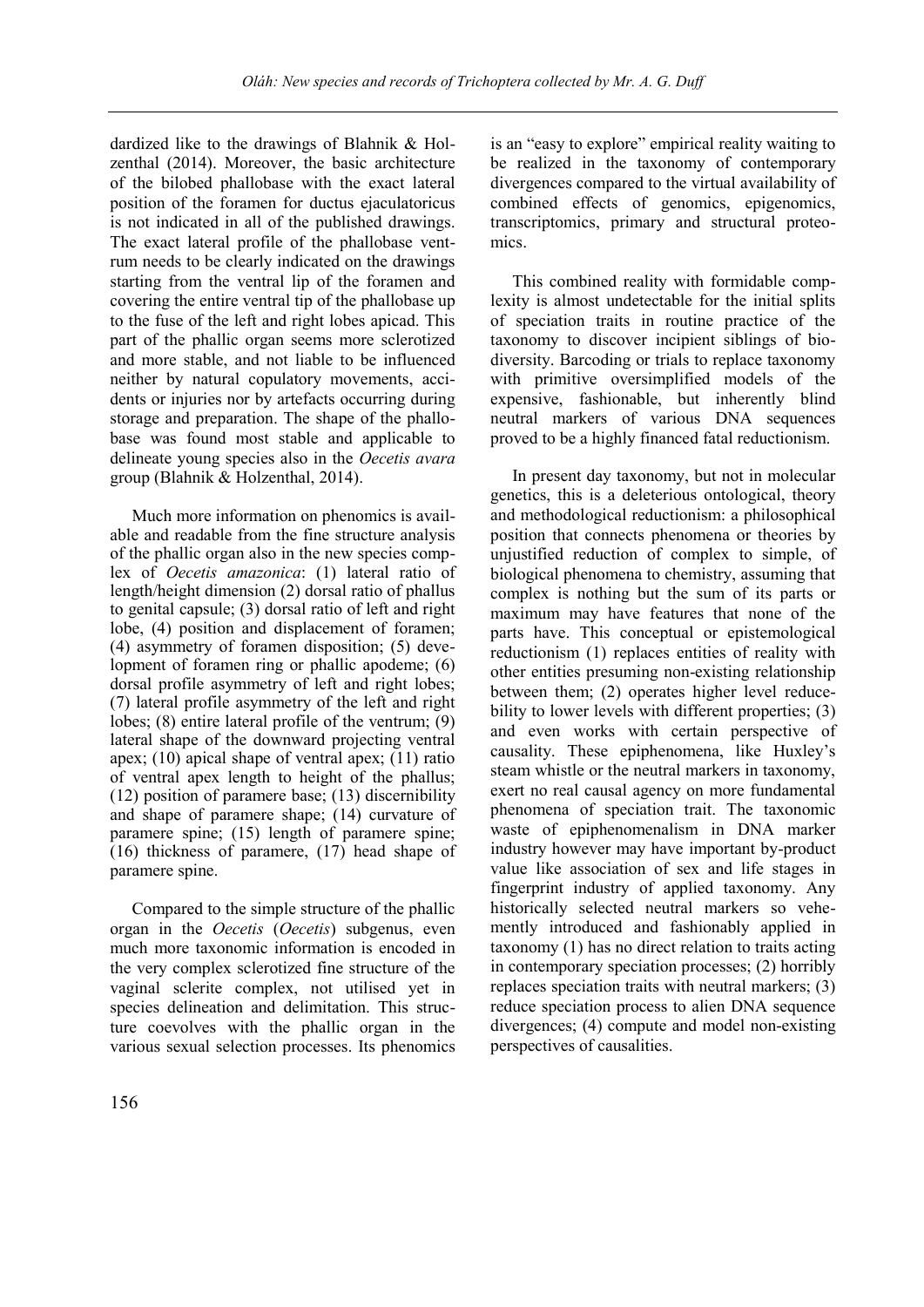# **Instantiated failure of neutral markers**

This impasse of molecular genetic to dominate taxonomy has created more problems than solved in the science of biodiversity (Oláh *et al.* 2015). A recently published cladogram of *Allogamus auricollis* populations from Barcode of Life Database demonstrates the limits of these blind sequences and the taxonomic blindness of their advocates in biodiversity (Malicky 2016).

This dark coloured species is a widely distributed and an abundant autumnal caddisfy in the European mountains demarcated by Spain, England, Ukraine, and Albania. In his monograph Schmid (1951) examined only a limited number of populations and distinguished two geographic races based on paramere spine pattern and sclerite shape of the aedeagus: (1) race of the Jura Mts. and Silesia, and (2) race of the Alps Mts. In his European Trichoptera atlas Malicky (2004) has routinely applied an excuse theory and practice: the variability of widely distributed species.

Applying the sexual selection-driven, therefore adaptive, non-neutral traits of the phallic organ as well as the phylogenetic species concept of incipient siblings we have examined many populations of *A. auricollis* from the entire distributional area and distinguished two incipient sibling species (Oláh *et al.* 2014). (1) The ancestral *Allogamus auricollis* (Pictet, 1834) species widely distributed on the entire distributional area demarcated above, but populating also significant territories in the Alps. (2) We have separated a new species *Allogamus alpensis* Oláh, Lodovici & Valle, 2014 distributed mostly in western parts of the Alps. It was a great experience to realise again how stable are the speciation traits also in this couple of incipient siblings evolved in contemporary sexually adaptive divergences through integration of reproductive barriers and by reinforcement in contact zones. The ancestral species *A. auricollis* has very stable adaptive speciation traits on the huge distributional area from Spain and England to Ukraine and Albania. This species is not much variable.

# **TAXONOMY**

# **Family Xiphocentronidae**

### *Abaria dufforum* **sp. nov.**

# (Figures 1–4)

*Diagnosis.* According to the unique shape of excision on the apical margin of tergum VIII, this species is close to *A. dusyanta* Schmid, 1982 described from Madras, India. The gonopod ventral profile is also similar. However the setal neoformations present on femur of the foreleg and on the  $5<sup>th</sup>$  to  $8<sup>th</sup>$  antennal segments lacking in the new species as well as the ventral dentate profile of the gonopods is also different.

*Description.* Male (in alcohol). Small pale brown animal. Head dorsum highly bulging, domed and pale brown; pronotal and mesonotal sclerites only slightly darker, sutures darker. Antennae without neoformation of long setal fringes. Maxillary palp formula is I- II-III-IV-V, gradually increasing from segment I to segment IV, segment V shorter than segment I-II-III-IV together. A pair of enlarged frontal lateral compact setose warts dominates on the face, occupying almost the entire surface of frontal area and touching medially on their posterior or dorsal section and untouched and diverting laterad on their anterior or ventral area. On head dorsum four pairs of compact setose warts are present: (1) postgenal compact setose warts, (2) occipital compact setose warts, (3) vertexal ocellar compact setose warts, (4) vertexal lateroantennal compacts setose warts are present; frontal interantennal compact setose wart not discernible. There is no any compact setal wart present nor on the cervix neither on the cervical sclerite. Proepisternal and precoxal setal warts present and packed with long and strong setae. Spur formula is 043; anterior spurs much shorter; apical spur on hindleg not modified. Forelegs without neoformations of long and black setal fringes on mesal surfaces of both femurs and tibiae. Forewing length 3 mm.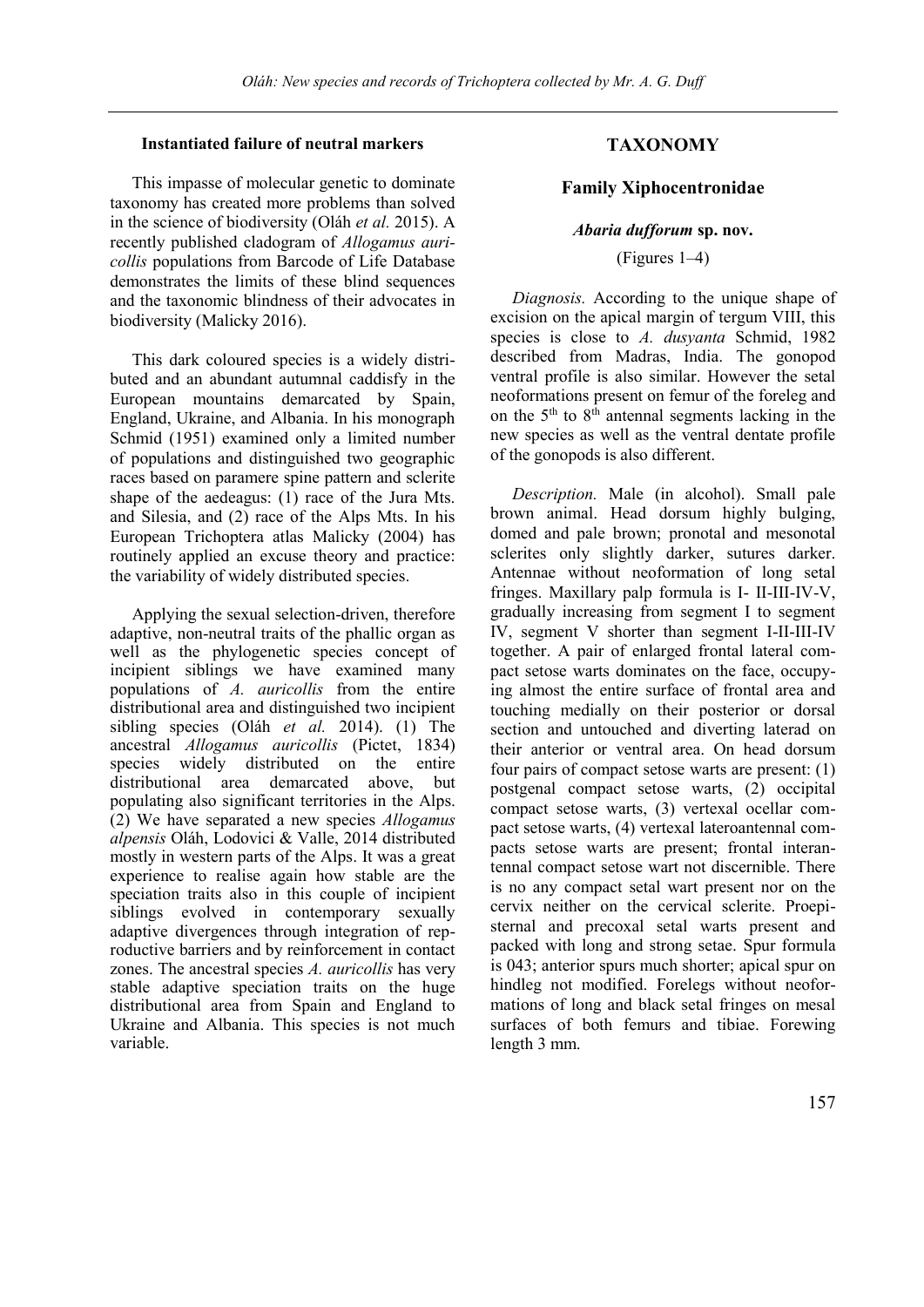

**Figures 1−4.** *Abaria dufforum* sp. nov. 1 = male genitalia in left lateral view, 2 = tergite VIII in dorsal view,  $3 =$  left gonopod in ventral view,  $4 =$  phallic organ in lateral view.

*Male genitalia*. Abdominal segment IX represented by subtriangular sternite and by some remnant cavity structure of tergite withdrawn under the apical margin of tergite VIII; sternite IX in lateral view as long as high, subtriangular and convex on dorsum; its long and very thin apodeme horizontal; tergite IX rudimentary, almost indiscernible as modified into cavity wall at the base of segment X and retracted under tergite VIII. Tergite VIII more pigmented, its contour is well-defined and well-visible; its dorsoapical margin deeply excised; pleurotergal groove well developed. Segment X roof-shaped with tapering ventroapical end in lateral view. Cerci are elongated digitiform with well-developed constriction after middle; basal half bellied. Gonopods strongly pigmented, its coxopodite and harpago fused without any visible suture; almost straight in lateral view; laterad curving in ventral view; mesal spiny surface of gonopod with evenly sized teeth, slightly S-forming dentate along apical half of the gonopod. Phallic organ long and thin, with broad basal part and simple dilating apex, no any special structure discernible.

*Material examined. Holotype*. India, Kerala State, Palamattom, Birds Lagoon Village Resort, 10<sup>o</sup>06'N, 76<sup>o</sup>42'E, 30. XI- 1. XII.2010, light leg. A. G. Duff (1 male, OPC). *Paratype*. Same as of holotype (1 male, OPC).

*Etymology.* It is with great pleasure that I name this species for Andrew G. Duff who has collected the type specimens.

### **Family Polycentropodidae**

#### *Cyrnellus kesken* **sp. nov.**

# (Figures 5–9)

*Diagnosis.* It seems that the so called widely distributed and highly varying *Cyrnellus fraternus* is rather a species complex. *Cyrnellus kesken* sp. nov. is a member of this species complex, and most close to *C. zapateriensis* Chamorro-Lacayo described from Nicaragua, but differs by anterior ventrum elongation on sternite IX short, not long reversed L-shaped; ventroapical process on the dorsal complex sclerotized, not membranous; produced laterad in dorsal view, not posterad; cerci exceeding complex, not shorter; ventral digitate process on cercus very slender compared to the ventral branch of the paraproct. Phallobase twice as broad as middle portion, not similar; phallotremal sclerite with adhered apical lobes in dorsal view, not diverted laterad.

*Description.* Male (in alcohol). Forewing length 4 mm. Brown coloured animal. Second segment on maxillary palp almost as long as the third segment resulted from its mesal elongation due to the subapical lateral articulation of the third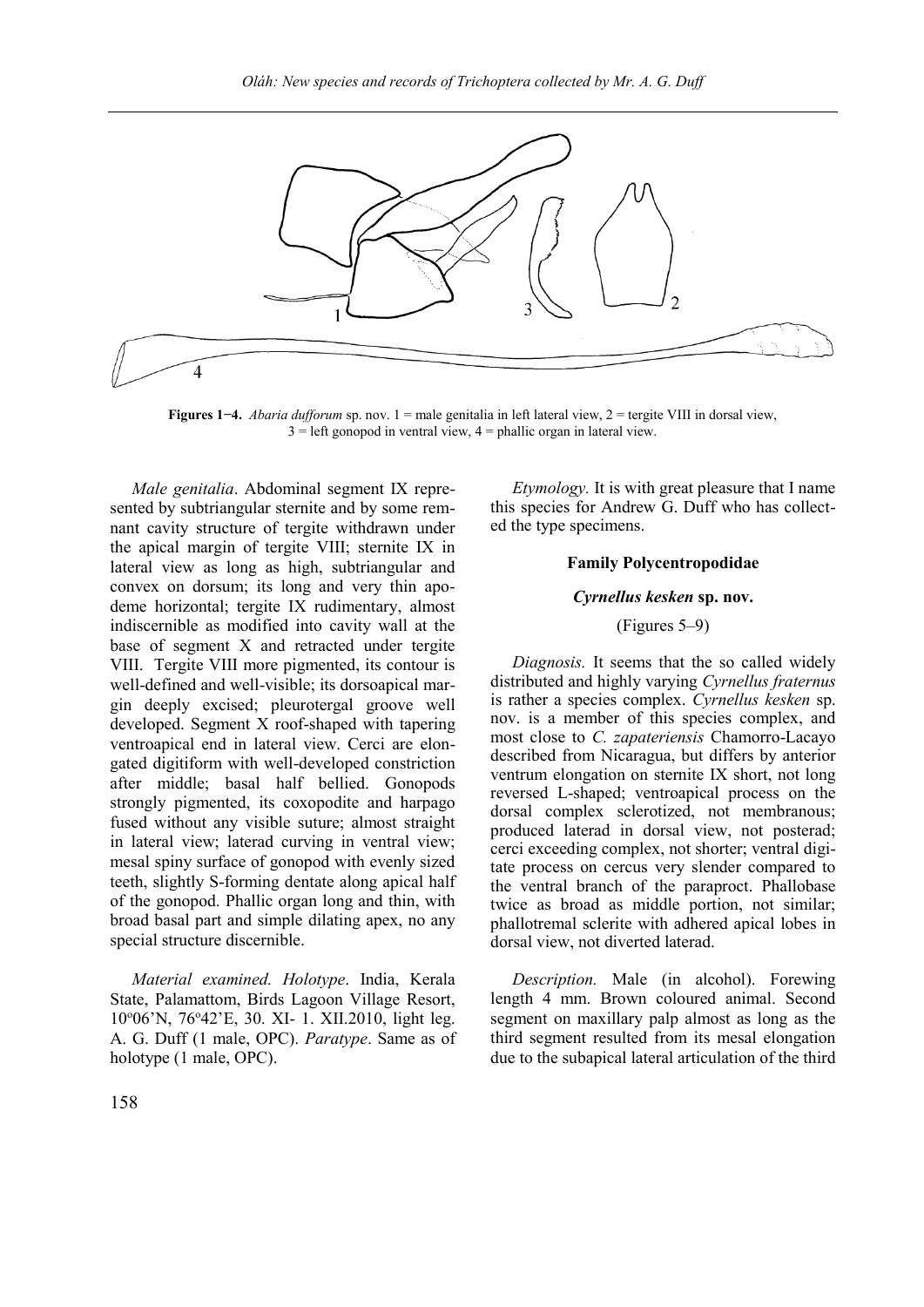

**Figures 5−9.** *Cyrnellus kesken* sp. nov. 5 = male genitalia in left lateral view, 6 = male genitalia in dorsal view, 7 = gonopods in ventral view, 8 = phallic organ in lateral view, 9 = phallotremal sclerite in dorsal view.

segment; maxillary palp formula is I-II-IV-III-V. Forewing with closed discoidal cell, open median cell and apical forks 2,3,4,5 present. Hindwing with open discoidal cell and apical forks 2, 5 present.

*Male genitalia*. Sternum IX with short anteriorly elongated ventrum. Tergite IX and segment X membranous forming a fused complex with the paraproct; components of the fused complex difficult to homologise. Cerci slender foliform exceeding the fused complex apicad. The pair of digitate ventral process on cercus more slender in lateral view than the ventral part of the paraproct (subgennital plate). Gonopods angulate in lateral view, apicomesal lobe long triangular and pointed; the sinus between the apicomesal and middle lobes low (narrow). Phallic organ with broad basal part, phallotremal sclerite complex bilobed apicad in dorsal view, lobes adhered.

*Material examined. Holotype*. Argentina, Corrientes Province, Carlos Pellegrini Posada, Aguape, 28°32'26"S, 57°10'20"W, 24. XI.2011, at UV light/watertrap, leg. A. G. Duff (1 male, OPC).

*Etymology*. *Kesken* from "keskeny" narrow, in Hungarian, refers to narrow and not wide bilobed apical divergence on the phallotremal sclerite in dorsal view compared to its close relatives.

### *Cyrnellus kozepes* **sp. nov.**

# (Figures 10–14)

*Diagnosis.* According to the bifid shape and position of the apicomesal lobe *C. kozepes* sp. nov. is related to *C. ulmeri* Flint and *C. arotron* Flint. *C. arotron* is immediately recognised by the large, dark sclerite complex in the aedeagus. The phallotremal sclerite complex is much less developed at *C. ulmeri* and *C. kozepes* sp. nov. However the lateral shape of this sclerite complex is different, the dorsal shape is not drawn at *C. ulmeri*. The new species differs from both relatives by having dorsal complex with apicoventral lobes present and well developed, lacking at relatives; the bifid apicomesal lobe on gonopods shifted to middle position, located middle, not subapicad; the points of bifid lobe is less developed, compared to *C. ulmeri*.

*Description.* Male (in alcohol). Forewing length 3.5 mm. Brown coloured animal. Second segment on maxillary palp almost as long as the third segment resulted from its mesal elongation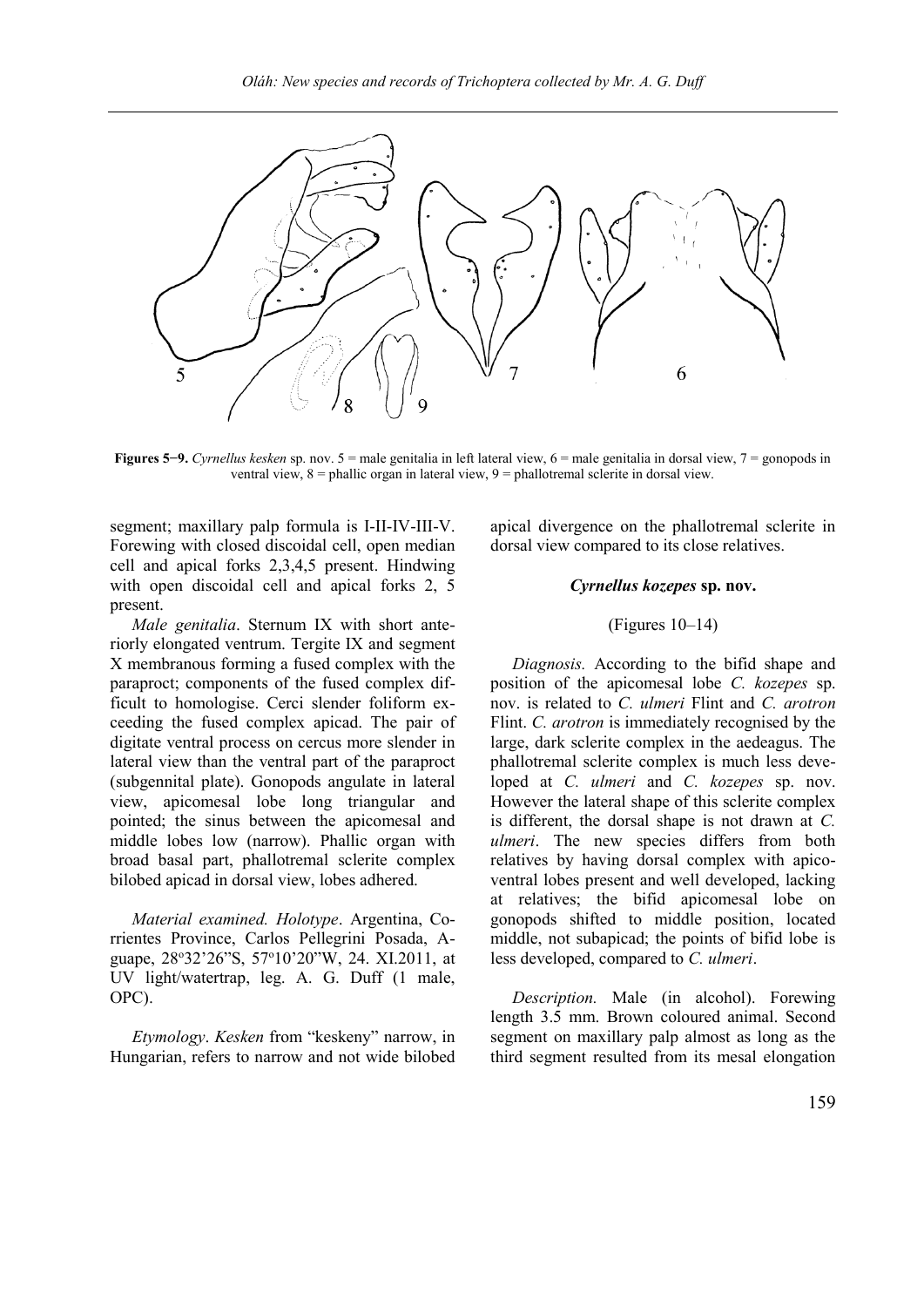

**Figures 10−14**. *Cyrnellus kozepes* sp. nov. 10 = male genitalia in left lateral view, 11 = male genitalia in dorsal view  $12 =$  gonopods in ventral view,  $13 =$  phallic organ in lateral view,  $14 =$  phallotremal sclerite in dorsal view.

due to the subapical lateral articulation of the third segment; maxillary palp formula is I-II-IV-III-V. Forewing with closed discoidal cell, open median cell and apical forks 2,3,4,5 present. Hindwing with open discoidal cell and apical forks 2, 5 present.

*Male genitalia*. Sternum IX with short anteriorly elongated ventrum. Tergite IX and segment X membranous forming a fused complex with the paraproct; components of the fused complex difficult to homologise. Cerci broad foliform shorter than the fused complex. The pair of digitate ventral process on cercus more slender in lateral view than the ventral part of the paraproct (subgennital plate). Gonopods angulate subapicad in lateral view, bifid apicomesal lobe located in middle position. Phallic organ with broad basal part, phallotremal sclerite complex bilobed apicad in dorsal view; lobes not much diverted laterad.

*Material examined. Holotype*. Argentina, Corrientes Province, Carlos Pellegrini Posada, Aguape, 28°32'26"S, 57°10'20"W, 24. XI.2011, at UV light/watertrap, leg. A. G. Duff (1 male, OPC).

*Etymology*. *Kozepes* from "közepes" having middle position, in Hungarian, refers to location of the apicomesal lobe on the gonopods, shifted from subapicad ti middle.

# **Family Hydropsychidae**

#### *Centromacronema auripenne* **Rambour 1842**

*Material examined.* Colombia, Yellow-eared Parrot Bird Reserve, village Ventanas, Jardin, Antioquia, 5°32'45.76"N, 75°47'19.96"W, 6. II. 2014, caught by hand, leg. A. G. Duff (1 male, OPC).

# *Smicridea discalis* **Flint, 1972**

*Material examined.* Argentina, Corrientes Province, Ituzaingo, Howard Johnson Express Inn, 27<sup>o</sup>35'38"S, 56<sup>o</sup>48'12"W, 25. XI.2011, at lighted windows, leg. A. G. Duff (1male, OPC).

### *Cheumatopsyche nubila* **Kimmins, 1963**

*Material examined.* Ethiopia, Awash National Park, Awash Falls Lodge, 8°50'33.60"N, 40°00' 45.08"E, 946 m, 28. III.2014, at light leg. A. G. Duff (10 males, 28 females; OPC).

# **Family Hydrobiosidae**

# *Apsilochorema annandalei* **Martynov, 1935**

*Material examined.* India, Arunachal Pradesh, Eaglenest Wildlife Sanctuary, Bomphu Camp, 27o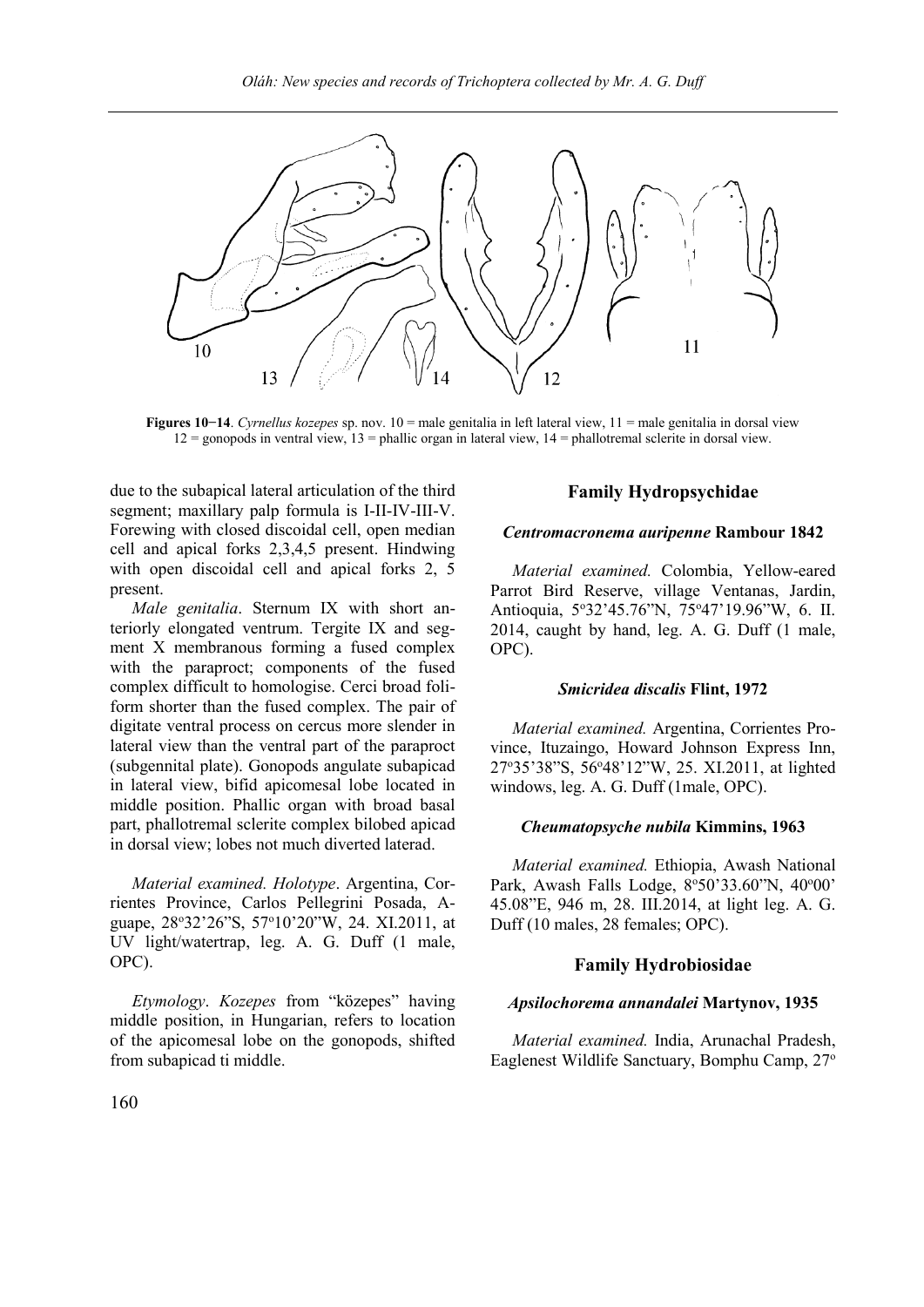03'57.40"N, 92°24'21.39"E, 15. IV.2013, at light leg. A. G. Duff (1 male, OPC).

#### **Family Glossosomatidae**

#### *Glossosoma kissottoi* **Malicky, 1997**

*Material examined.* Bhutan, Bumthang Dist. Jakar, hotel, 27°32'28.41"N 90°45'08.52"E, 22. IV.2013, light leg. A. G. Duff (2 males, OPC).

#### *Glossosoma malayanum* **Banks, 1934**

*Material examined.* Bhutan, Bumthang Dist. Jakar, hotel, 27°32'28.41"N, 90°45'08.52"E, 22. IV.2013, light leg. A. G. Duff (1 male, OPC).

#### **Family Hydroptilidae**

# *Orthotrichia palama* **sp. nov.**

# (Figures 15–16)

*Diagnosis.* This is a species with less asymmetric genitalia having some resemblance to *O. menjonkok* Wells & Malicky described from Indonesia (Sumatra), but differs by elongated segment X and lacking the spine-like free suspending discernible paraproct.

*Description.* Male (in alcohol). Forewing

length 1 mm. Antennae 27 segmented, scapus double long, pedicel shorter than flagellar segments; flagellar segments quadratic; maxillary palp formula I-II-IV-III-V, first two segments extremely short, shorter than wide; post occipital setal warts prominent, ovoid, not modified as scent organ. Tentorium indiscernible, only anterior arm present. Ocelli lacking. Metascutellum short rectangular. Spur formula 034. Sternum VI with very small pointed apicomesal process and sternum VII without any process.

*Male genitalia*. Segment IX less asymmetric, dorsum little slonger than ventrum. Segment X (dorsal plate) present as a long less-pigmented lobe with slightly asymmetric apex. Paraproct not discernible. Gonopods fused quadratic with mesal constriction. The basal plate of the gonopods vestigial with long digitiform apodeme. Phallic organ forms a long tube with broader basal half and long titillator having complex multiple turning, apex dilated bifid.

*Material examined. Holotype*. India, Kerala State, Palamattom, Birds Lagoon Village Resort,, 10°06'N, 76°42'E, 30. XI- 1. XII.2010, light leg. A. G. Duff (1 male, OPC). *Paratype*. Same as of holotype (7 males, OPC).

*Etymology.* Coined from the name of locus typicus.



**Figures 15−16**. *Orthotrichia palama* sp. nov. 15 = male genitalia in left lateral view, 16 = male genitalia in dorsal view.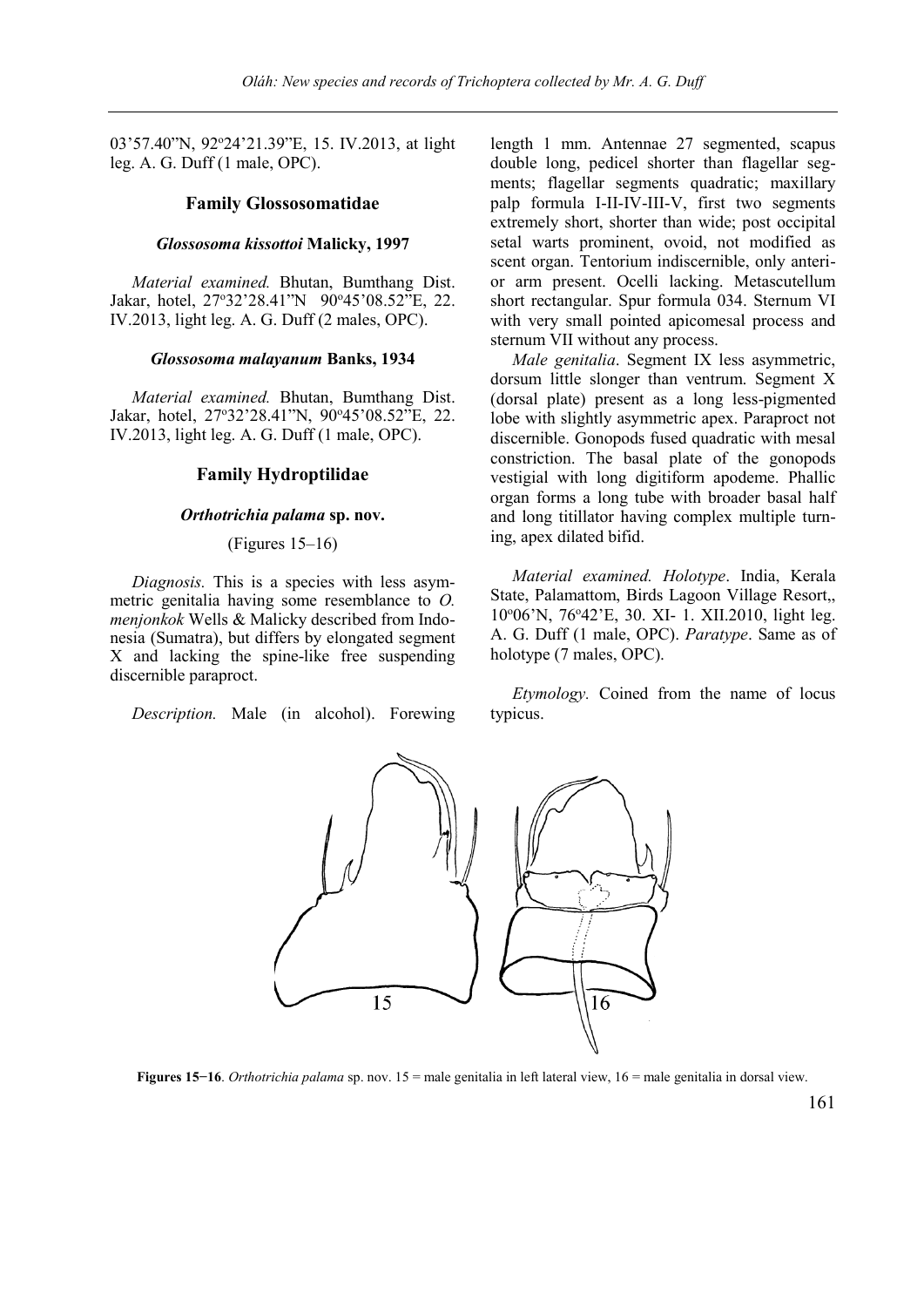# **Family Odontoceridae**

# *Marilia annae* **sp. nov.**

# (Figures 17–20)

*Diagnosis.* This new species is most close to *M. misionensis* Flint described from Argentina (Misiones), but differs by having suture pattern on segment IX differently developed, pleurotergal suture vestigial, not complete; cerci slender both in dorsal and lateral view, not broad; apex of segment X with more produced rounded triangular; phallotheca parallel-sided in lateral view, its curvature low.

*Description.* Male (in alcohol). Slender, dark brownish animal. Wing membrane brown without any pattern, forewing length 11 mm. Eyes of male virtually touching middorsally. Spur formula 244, maxillary palp formula I-V-IV-II-II.

*Male genitalia.* Segment IX with S-shaped anteriorly, pleurotergal suture vestigial; pleurosternal suture straghtly directed to a midapical triangular lobe. Cerci slender tapering both basad and apicad in lateral view. Segment X with blunt apicolateral triangular lobe in dorsal view. Gonopods almost parallel-sided, harpago long, slightly mesad curving. Phallotheca or aedeagus less curved, phallotremal sclerite not distinct.

*Material examined. Holotype*. Argentina, Corrientes Province, Carlos Pellegrini Posada, Aguape, 28°32'26"S, 57°10'20"W, 24. XI.2011, at UV light/watertrap, leg. A. G. Duff (1 male, OPC). *Paratypes*. same as of holotype (2 male, 2 females, OPC)

*Etymology*. This beautiful dark brown and slender species with extremely enlarged male eyes is dedicated to the wife of the collector, who has accompanied her husband during his birdwatching trips.

*Remarks. Marilia* is a widespread genus, known from Oriental, Australasian, Nearctic and Neotropical regions. The male has variously enlarged eyes, and high degree of setal reduction on segments IX and X. Male genitalia rather similar, difficult to differentiate among species. Brace pattern of sutures on segment IX seems species specific in the Neotropical, but not so diverse in Oriental species. *Marilia* genus has significant enlargement of the compound eyes resulting specific modification of cephalic setal wart pattern. A long basal brush originates from the marginal surface of the small anal costal lobe near the very base of the hindwing. The setae in the brush are set close together, having the same length and form a pencil-like long brush. This pencil-like basal brush present in male absent in female and may serve some androconial function. *M annae* sp. n. has extremely enlarged eyes, well developed suture pattern on segment IX and complete spur pattern of 244.



**Figures 17−20**. *Marilia annae* sp. nov. 17 = male genitalia in left lateral view, 18 = male genitalia in dorsal view,  $19 =$  left gonopod in ventral view,  $20 =$  phallic organ in lateral view.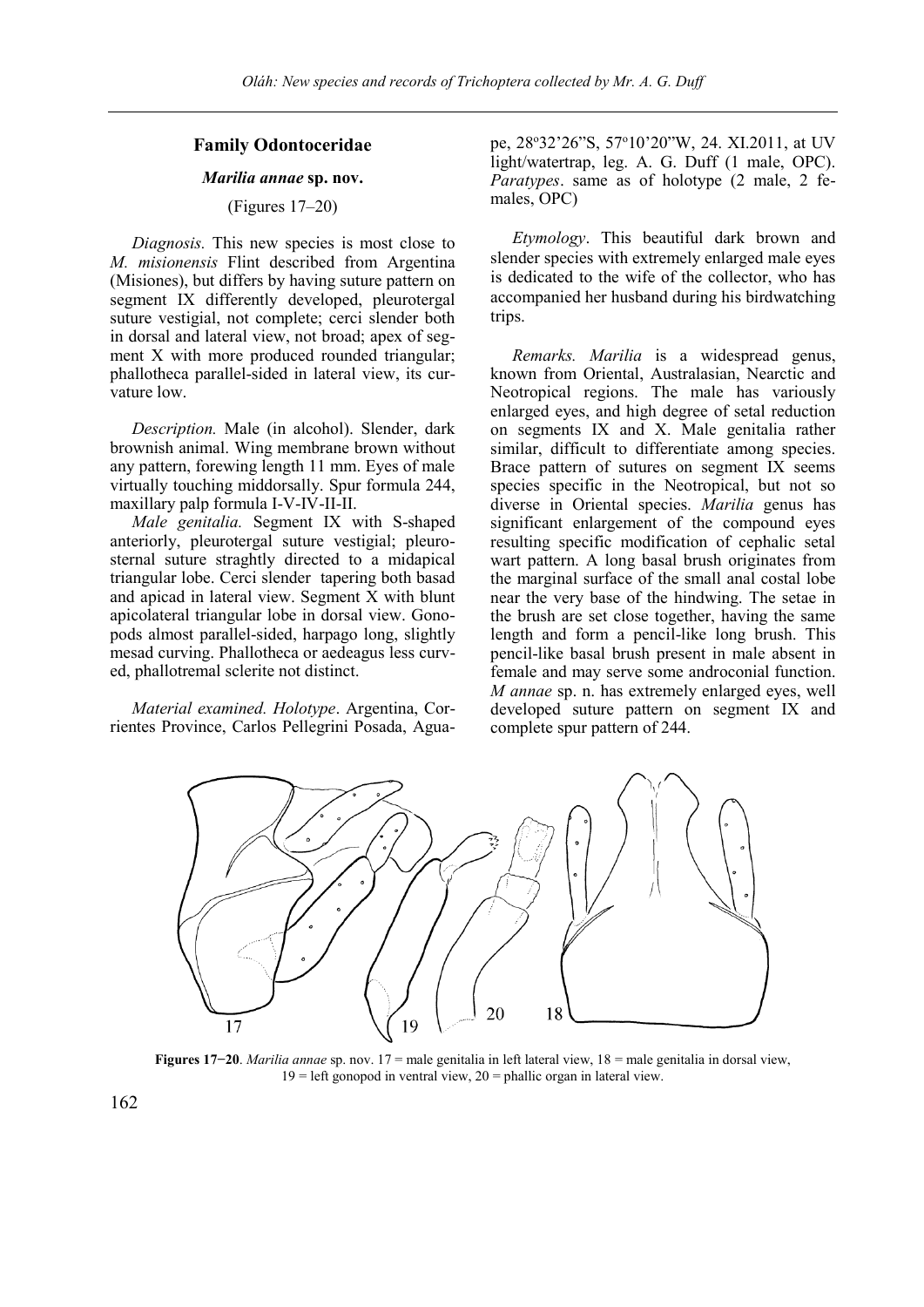# **Family Calamoceratidae**

### *Phylloicus kinovos* **sp. nov.**

(Figures 21–24)

*Diagnosis.* In alcohol this unicoloured dark brown species is rather similar to *Phylloicus magnus* Banks from Colombia, but differs by having long triangular basodorsal process, long basolateral processes and an additional short lateral process on segment X; the phallobase has different curvature.

*Description.* Male (in alcohol). Dark brownish animal. Wing membrane dark brown without any pattern, densely packed with fine setae. Forewing length 18 mm. Maxillary palp formula I-IV-V-II-III. Tibial spur 244.

*Male genitalia*. Segment IX almost annular with horizontal suture at cerci. Segment X slightly sagitatte basally; basodorsal process long triangular, with produced apex in lateral view; basolateral processes of varying length and with some asymmetry; additional short lateral outgrowth near basolateral processes; apex truncate in lateral view, bilobed in dorsal view. Cerci digitate, shorter than segment X. Gonopods stout, coxopodite broadest midway, harpago parallel-sided. Phallic organ simple comprised of a tubular regularly arching phallobase and a membranous endotheca, phallotremal sclerite indistinct.

*Material examined. Holotype*. Colombia, Dusky Starfrontlet Bird Reserve, Cordillera Occidental, Urrao, Antioquia, 6°26'10.8" N, 76°5' 25.15" W, 8. II. 2014, caught by hand, leg. A. G. Duff (1 male, OPC). *Paratypes*. Same as of holotype (2 males, OPC).

*Etymology*. *Kinovos* from "kinövős" with produced outgrowths", in Hungarian, refers to the produced digitate processes on segment X, compared to its sibling *Phylloicus magnus*.



**Figures 21−24.** *Phylloicus kinovos* sp. nov. 21 = male genitalia in left lateral view, 22 = male genitalia in dorsal view,  $23 =$  left gonopod in ventral view,  $24 =$  phallic organ in lateral view.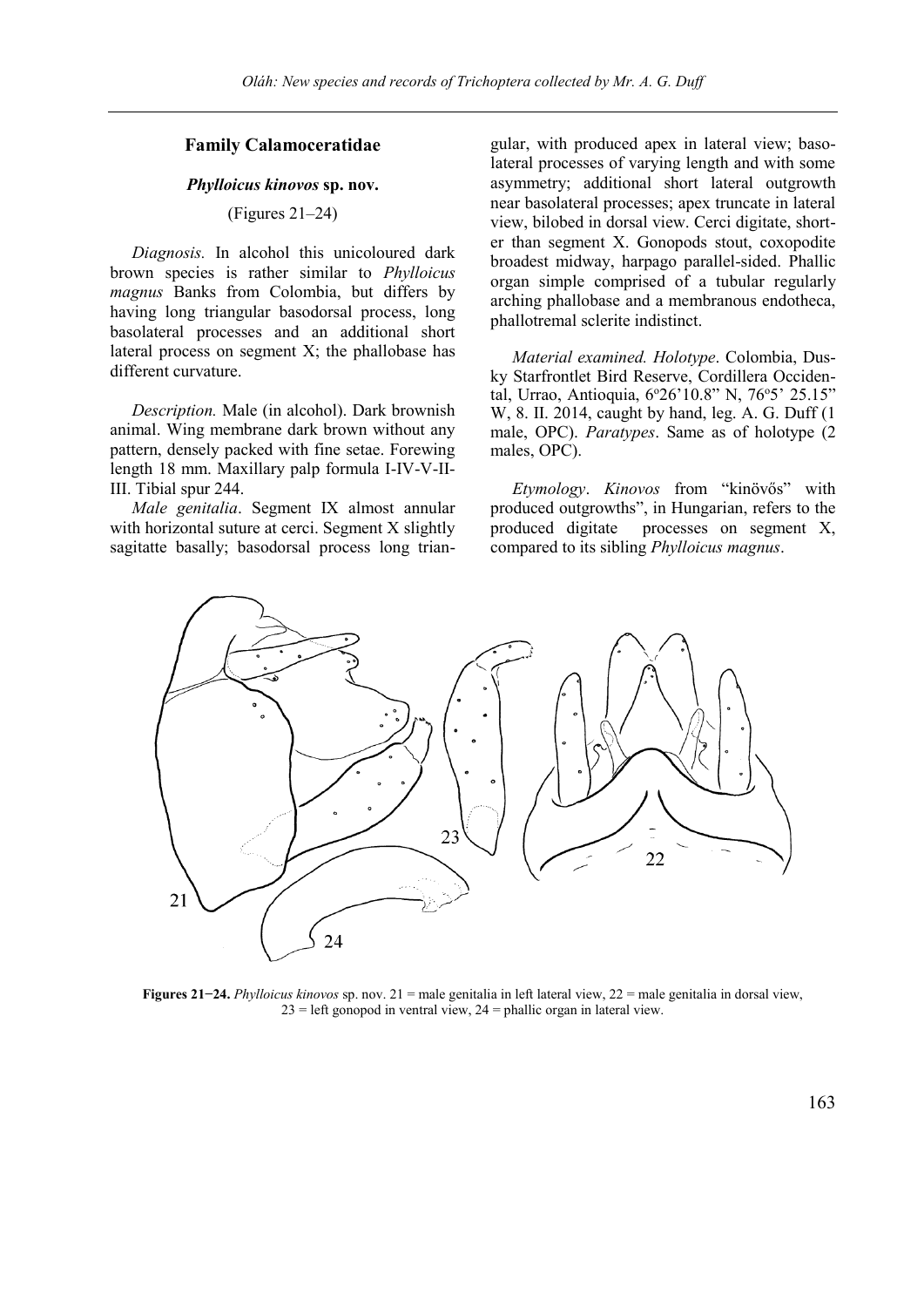# **Family Leptoceridae Subfamily Triclectidinae**

# *Atanatolica homora* **sp. nov.**

### (Figures 25–28)

*Diagnosis.* This very slender animal is dark brown in alcohol. Distinguished from all the known species by its nominate character, the concave lateral profile of lower terminal region of the gonopods as well as by the presence of an additional less sclerotized pair of broad basolateral processes on segment X.

*Description.* Male (in alcohol). Dark brownish animal. Wing membrane dark brown without any pattern, densely packed with fine setae. Forewing length 11 mm. Maxillary palp formula I-IV-V-II-III.

*Male genitalia*. Segment IX almost annular with horizontal suture at cerci. Segment X rather complex, composed of apicomesal pair of most upward directed processes capitate in dorsal view,

more tapering apicolateral pair of processes and an additional less sclerotized pair of broad basolateral lobes densely packed with short peglike setae. Cerci digitate, shorter than segment X. Gonopods stout with shorter, higher (broader) basal region and longer, lower (narrower) apical region; small vestigial harpago present at the border between the basal and apical regions; apical region with highly concave lateral profile. Phallic organ simple, comprised of a tubular less arching phallobase and phallotheca and a membranous endotheca; phallotremal sclerite well sclerotized composed of dorsal and ventral parts, dorsal view of the dorsal sclerite bilobed.

*Material examined. Holotype*. Peru, Norther Peru, Abra Patricia Conservation Area, Amazonas, Moyobamba, 5°41'35.78"S, 77°47'49.41"W, 10. IX. 2014, at light, leg. A. G. Duff (1 male, OPC).

*Etymology*. *Homora* from "homorú" concave, in Hungarian, refers to the concave laterale profile of the low terminal segment of the gonopods..



**Figures 25−28.** *Atanatolica homora* sp. nov. 25 = male genitalia in left lateral view, 26 = male genitalia in dorsal view,  $27 =$  left gonopod in ventral view,  $28 =$  phallic organ in lateral view.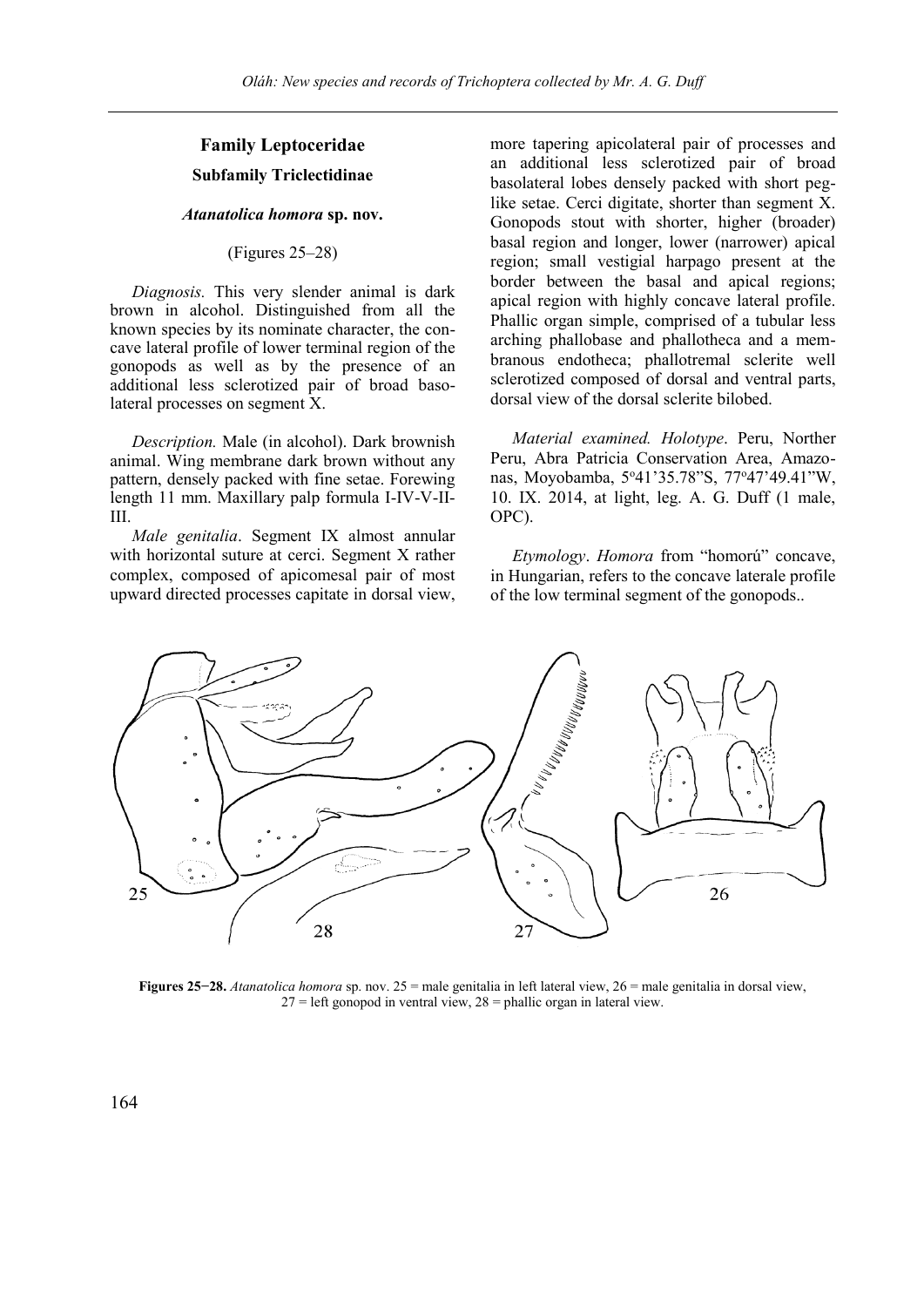# **Subfamily Leptocerinae**

# *Nectopsyche* **Müller, 1879**

According to Holzenthal (1995) the species of the *Nectopsyche* genus are among the most beautifully coloured Trichoptera. Their forewing patterns are striking in appearance due to the presence of coloured hairs and scales with metallic or iridescent character. Specimens stored in alcohol usually very much denuded, forewing pattern and colour are usually lost. Identity of species is based largely on coloration pattern and less on male genital structure. However pinned, unrubbed specimens collected in dry, clean, cyanide killing jars, handled very carefully and mounted on pins, are seldom available for biodiversity studies. Moreover differences both in colour pattern and in genital structure are often subtle, but experienced apparently stable, even in sympatry with some intraspecific variation, but with very little interspecific overlap (Holzethal, 1995). A parallel careful examination and colourful illustration of forewing pattern on pinned material and very careful examination and detailed illustrations of the male genitalia are essential to a proper revision of this genus

(Holzethal, 2016, personal communication).

# *Nectopsyche bruchi* **(Navas, 1920)**

*Material examined.* Argentina, Corrientes Province, Carlos Pellegrini Posada, Aguape, 28°32' 26"S, 57<sup>o</sup>10'20"W, 24. XI.2011, at UV light/ watertrap, leg. A. G. Duff (1 male, OPC).

#### *Nectopsyche padrenavasi* **Holzenthal, 1999**

### (Figures 29–38)

*Material examined.* Argentina, Corrientes Province, Ituzaingo, Howard Johnson Express Inn, 27<sup>o</sup>35'38"S 56<sup>o</sup>48'12"W, 25. XI.2011, at lighted windows, leg. A. G. Duff (2 males, 15 females; OPC).

*Remarks.* Specimens of *Nectopsyche padrenavasi* collected in alcohol by A. G. Duff were completely denuded. My genital drawings do not match to any published genital drawings. I have sent my diagrammatic genital drawings for determination to Professor Ralph Holzenthal who have drawn, but not published yet the genital structure of this poorly known species.



**Figures 29−32.** *Nectopsyche padrenavasi* Holzenthal, 1999. 29 = male genitalia in left lateral view, 30 = male genitalia in dorsal view,  $31$  = left gonopod in ventral view,  $32$  = phallic organ in lateral view.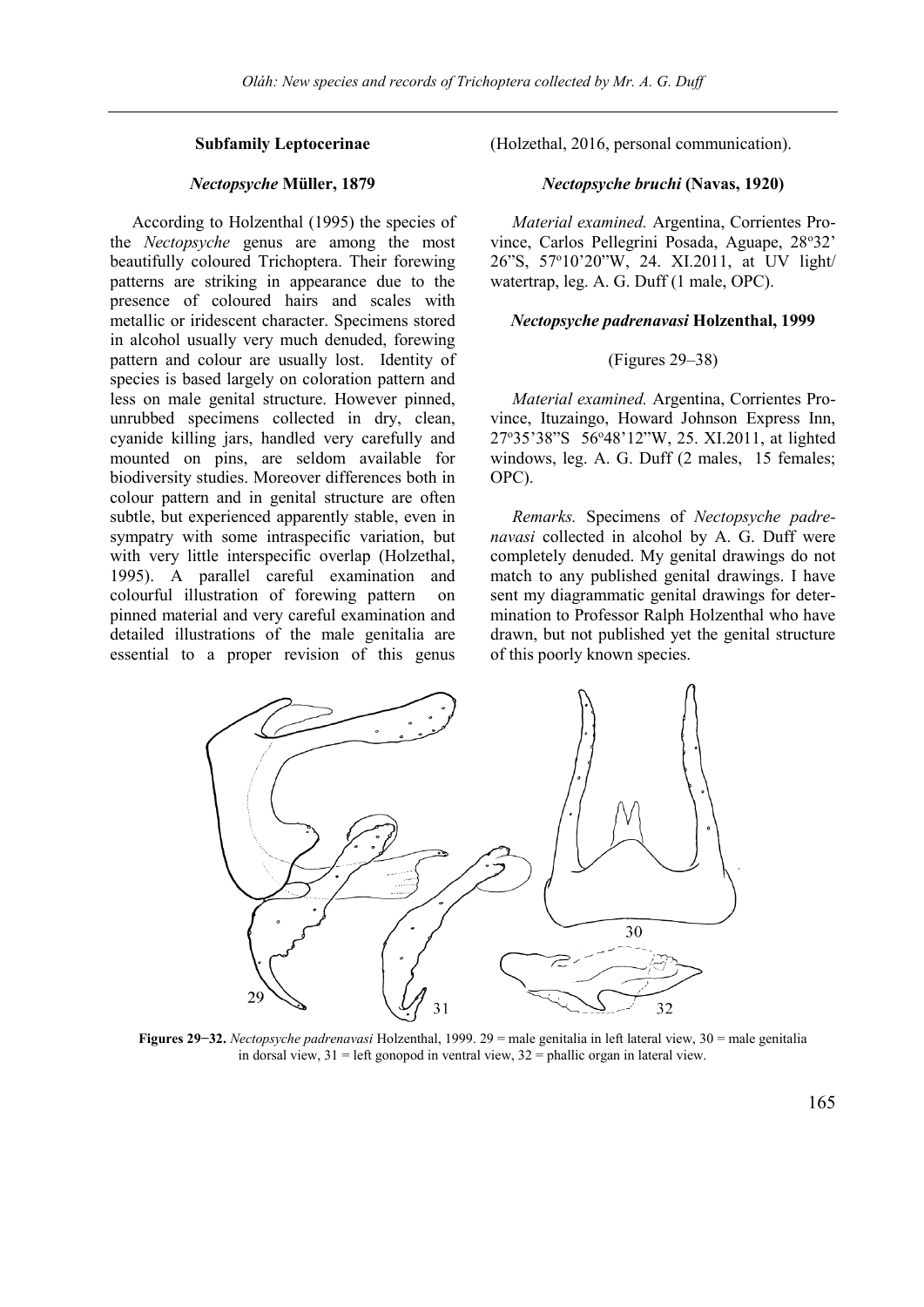

**Figures 33−38.** Female genitalia of *Nectopsyche padrenavasi* Holzenthal, 1999 compared to other species. 33 = female genitalia in left lateral view, 34 = female segment IX of *N. cubana* in lateral view, 35 = female segment IX of *N. exquisita* in lateral view, 36 = female segment IX of *N. gemmoides* in lateral view, 37 = female segment IX of *N. lewisi* in lateral view, 38 = female segment IX of *N. paludicola* in lateral view,

# *Nectopsyche* **sp.**

*Material examined. Holotype.* Colombia, Dusky Starfrontlet Bird Reserve, Cordillera Occidental, Urrao, Antioquia, 6°26'10.8"N, 76°5' 25.15"W, 8. II. 2014, caught by hand, leg. A. G. Duff (1 male, OPC).

*Remarks.* Upon personal request this new species is set aside to describe until Ralph Holzenthal will complete his revision both on genital fine structure and forewing pattern of this very diverse genus with plenty of species complexes of closely related siblings.

### *Oecetis amazonica* **species complex**

*Material examined.* Argentina, Corrientes Province, Ituzaingo, Howard Johnson Express Inn, 27<sup>o</sup>35'38"S, 56<sup>o</sup>48'12"W, 25. XI.2011, at lighted windows, leg. A. G. Duff (1 male, OPC). Argentina, Corrientes Province, Carlos Pellegrini Posada, Aguape, 28<sup>o</sup>32'26"S 57<sup>o</sup>10'20"W, 24. XI. 2011, at UV light/watertrap, leg. A. G. Duff (4 males, 2 females; OPC).

*Remarks*. Specimens from the two localities represent two undescribed species and a new species complex (see theoretical part). Based on the principles of fine structure analysis of the phallic organ we can delineate these young species also in this species complex. However, more

comparative material is required to describe our species collected in Argentina.

### *Oecetis fura* **sp. nov.**

# (Figures 39–40)

*Diagnosis.* The fused ventrum and pleuron form the basic body of segment IX; the dorsum of segment IX is reduced to a short band receiving the vestigial body of segment X, the fused long mesal lobe of segment X and the cerci. The fused ventrum and pleuron is uniquely subdivided into a pair of dorsal lobe and the rest ventrum. Such a structural development in the *Oecetis* genus is present only in a single known species, *O. dakchineswara* Schmid, 1995 described from Mysore of Karnataka State, India. The new species differs only in small divergences in the shape of the dorsal lobe of segment IX and of the gonopods as well as the apex of the mesal lobe of segment X has been modified.

*Description.* Male (in alcohol). Pale, yellowish animal. Wing membrane pale without any pattern, except crossveins have some brown pigmented small patches; forewing length 8 mm.

*Male genitalia*. Segment IX subdivided, dorsum reduced to a short band, fused ventrum and pleuron split into a pair of dorsal lobe and basal body of the segment. Segment X consisting of a slender median process, with pointed apex, accompanied by some subapical small out-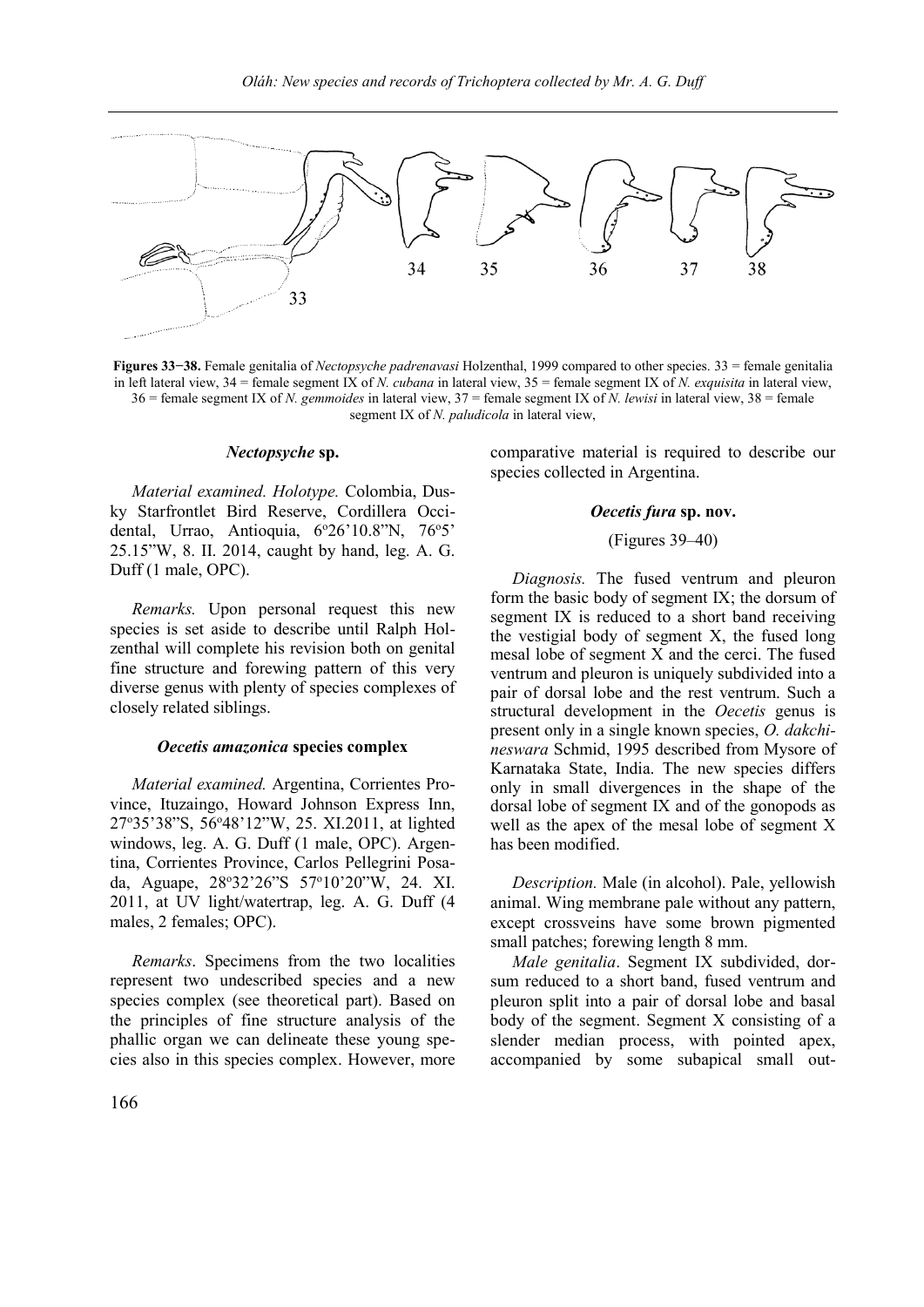

**Figures 39–40.** *Oecetis fura* sp. nov. 39 = male genitalia in left lateral view, 40 = phallic organ in lateral view.

growths. Cerci elongated foliate. Gonopods falcate in lateral view with a mesal additional lobe. Phallic organ asymmetrical with left-side sclerotized elongated and downward directed phallotheca, accompanied by a large membranous right side disposed membranous endotheca.

*Material examined. Holotype*. India, Kerala State, Palamattom, Birds Lagoon Village Resort, 10<sup>o</sup>06'N, 76<sup>o</sup>42'E, 30. XI–1. XII.2010, light leg. A. G. Duff (1 male, OPC).

*Etymology*. *Fura* from "fura" unusual, in Hungarian, refers to the unusually subdivided ventrum of segment IX.

#### *Oecetis inconspicua* **complex**

This known species complex, populating North and South America, may prove to contain significant species diversity still waiting to be described (Blahnik & Holzenthal, 2014). Larval morphology and cytochrome c oxidase subunit I (COI) sequences demonstrated that the examined populations of *Oecetis inconspicua* (Walker, 1852) represent a large species complex and need detailed revision. Studies on a limited number of populations revealed seven larval types (Floyd 1995) and 21 divergent COI clusters (Zhou *et al.* 1995). However, as usual, the real taxonomic revision is awaited to be realised with adult phenolmics of speciation traits. Those are the most diverged and stable genital structures or fine structures, the reproductive barrier products of sexual selection which are integrated under nonneutral, adaptive processes.

We have a few specimens from this complex collected in Argentina, outside of the presently known distribution range. We describe this population as a new species to give some impetus to a detailed revision. Our species delimitation is based primarily on the shape of the phallobase in lateral view. The intromittent organs have proved to be the most divergent and stable speciation traits in the caddisfly families of Hydropsychidae (Oláh & Johanson 2008a, b, 2012, Oláh & Kiss 2015), Hydroptilidae (Oláh & Ito 2013) and Limnephilidae (Oláh *et al.* 2015). The shape of the phallobase was found as the single most useful character also in the *Oecetis avara* group (Blahnik & Holzenthal 2014).

#### *Oecetis siska* **sp. nov.**

# (Figures 41–46)

*Diagnosis.* If we compare the periphallic organs with all the published drawings, *O. siska* sp. nov. is most close to drawings of the popula-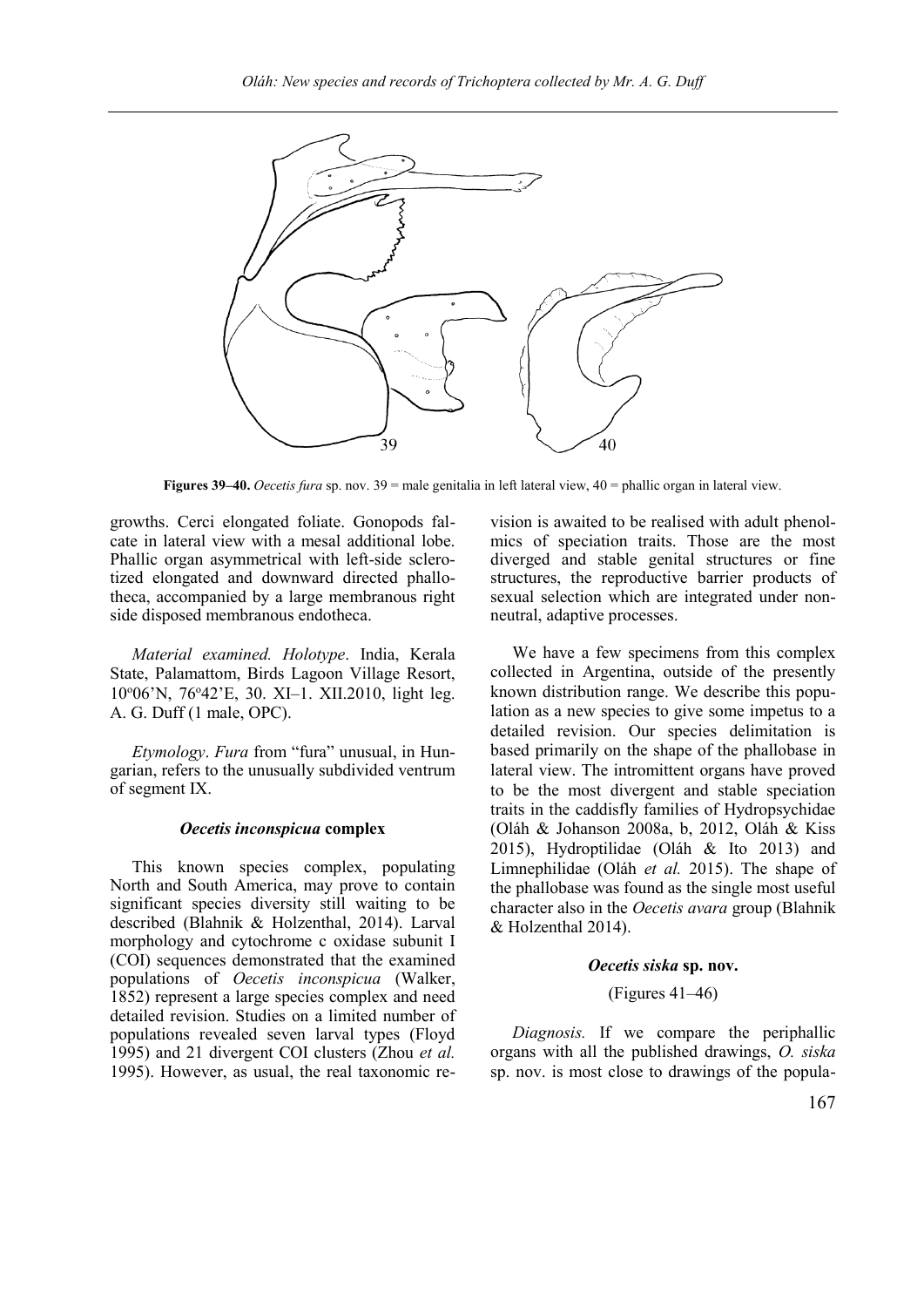

**Figures 41–44.** *Oecetis siska* sp. nov. 41 = male genitalia in left lateral view, 42 = male genitalia in dorsal view  $43$  = male genitalia in ventral view,  $44$  = phallic organ in lateral view.



**Figures 45–46.** *Oecetis siska* sp. nov. 45 = female genitalia in left lateral view, 46 = female genitalia in ventral view.

tion from SE Brazil (Quinteiro & Calor, 2015), but the tip of segment X is triangular, not bilobed; the dorsal arm of the gonopod slender, not blunt; anteromesal region of dorsum IX produced, not concave; antecosta is discontinuous at acrotergite, not continuous; and moreover the membranous fulcrum excision on the apicomesal region of ventrum IX is very wide, not narrow. The lateral

profile of the ventrum of the phallobase forms a uniquely long straight line, not short and not arched or bent. This trait is very stable at all the specimens, as examined at high resolution and at free disposition.

*Description.* Male (in alcohol). Pale brown animal. Male forewing length 8 mm, female fore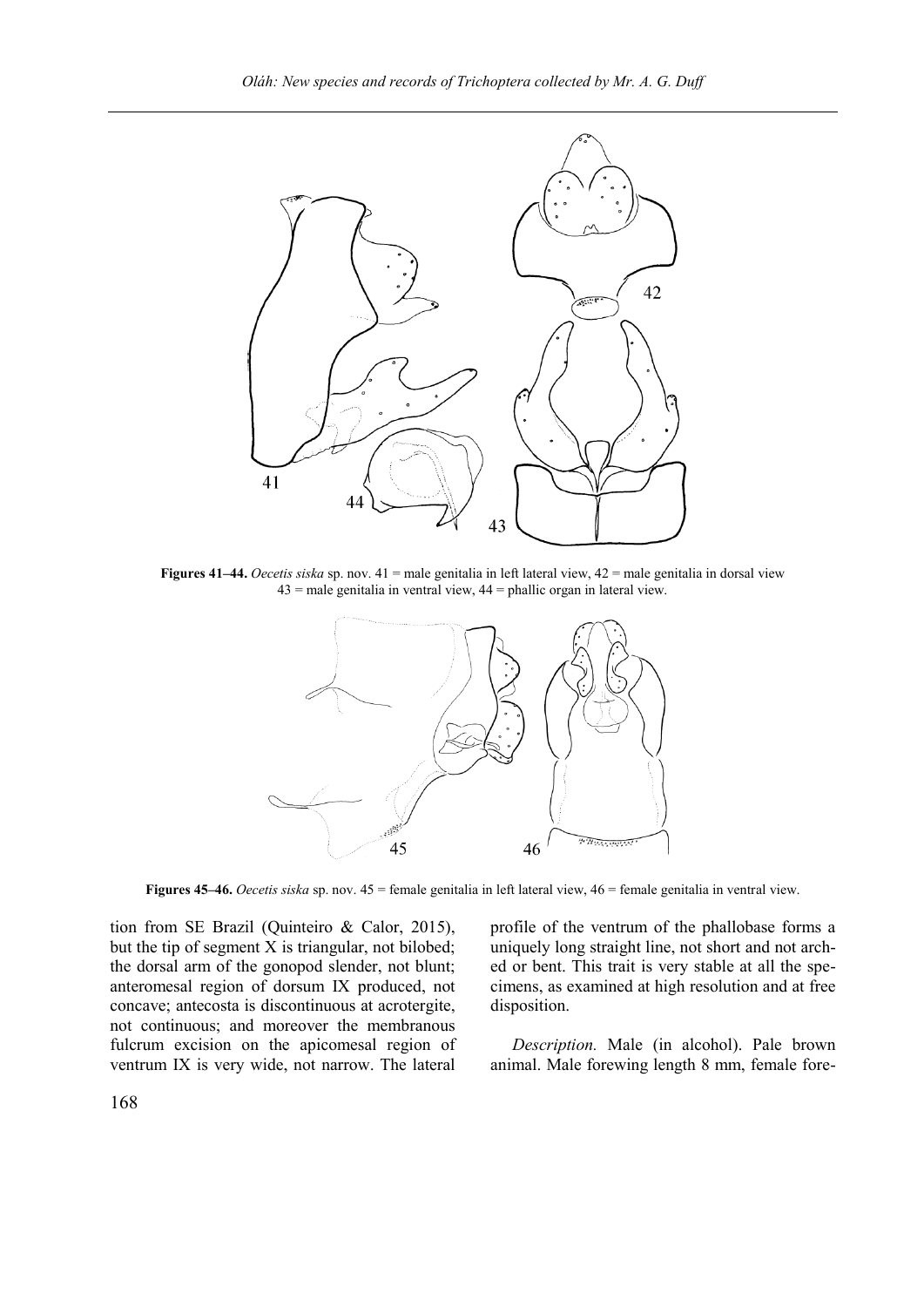wing length 7 mm. Wing membrane pale without any pattern, except around crossveins there are some brown pigmented patches; spacing of the crossveins in the anastomosis (known also as chord, the diagonal line of crossveins more or less dislocated) seems stable at the examined 4 male and 1 female specimens: crossvein *s* placed more apicad and crossveins *r-m* and *m* arranged linearly placed basad.

*Male genitalia*. Segment IX fused, short annular, dorsum with produced anteromesal region, accompanied by a transversally ovoid acrotergite; apicomesal region of ventrum IX with a wide membranous excision giving fulcrum space for gonopod function during copulatory movement. Segment X short, triangular. Cerci rounded. Gonopods with longer ventroapical and shorter dorsal arms, basal plate of gonopods visible as a more sclerotized triangulum in ventral view. Phallic organ rounded, composed of somehow asymmetrical dorsal emarginations, long straight spine with basal bent, the lateral profile of the sclerotized phallobase is straight.

*Female genitalia*. Abdominal segment VIII complete, does not deviate much from the preceding segments; tergite and sternite VIII with short and thin anterolateral apophysis, the continuation of the longitudinal sutures; membranous pleural region large; ventrum VIII oblique with bare granulosed rugose surface. Segment IX short, broadening ventrad, dorsoapical pair of tiny papillae present. Cerci (preanal appendages, Yang & Morse 2000) semicircular. Sternite IX (lamellae) setose both on the lateral and mesal surfaces, double high than long, ventrum laterad directed. Segment  $\bar{X}$  short, less pigmented, bare, flanked by cerci and forming the upper lip of vaginal opening. The complex gonopod of segment VIII and IX fused, glabrous, less sclerotized except the brown pigmented lateral bands. Vaginal sclerite complex well sclerotized and discernible.

*Material examined. Holotype*. Argentina, Corrientes Province, Carlos Pellegrini Posada, Aguape, 28°32'26"S, 57°10'20"W, 24. XI.2011, at UV light/watertrap, leg. A. G. Duff (1male, OPC). *Allotype*. Same as of holotype (1 female, OPC). *Paratypes*. Same as of holotype (3 males, OPC).

*Etymology*. *Siska* from "siska" a local variety of "egyenes" straight, in Hungarian, refers to the straight ventrum of the phallobase in lateral view.

# **Family Anomalopsychidae**

# *Contulma duffi* **sp. nov.**

# (Figures 47–49)

*Diagnosis.* Having long membranous segment X and long dorsolateral process on sternite IX most similar to *Contulma bacula* Holzenthal & Flint, 1995 described from Ecuador, but differs by having tergite IX high, not low; dorsolateral process on sternite IX arching, not straight and longer than the sternite itself; both lateral and ventral shape of gonopods different.



**Figures 47–49.** *Contulma duffi* sp. nov. 47 = male genitalia in left lateral view, 48 = male genitalia in ventral view, 49 = phallic organ in lateral view.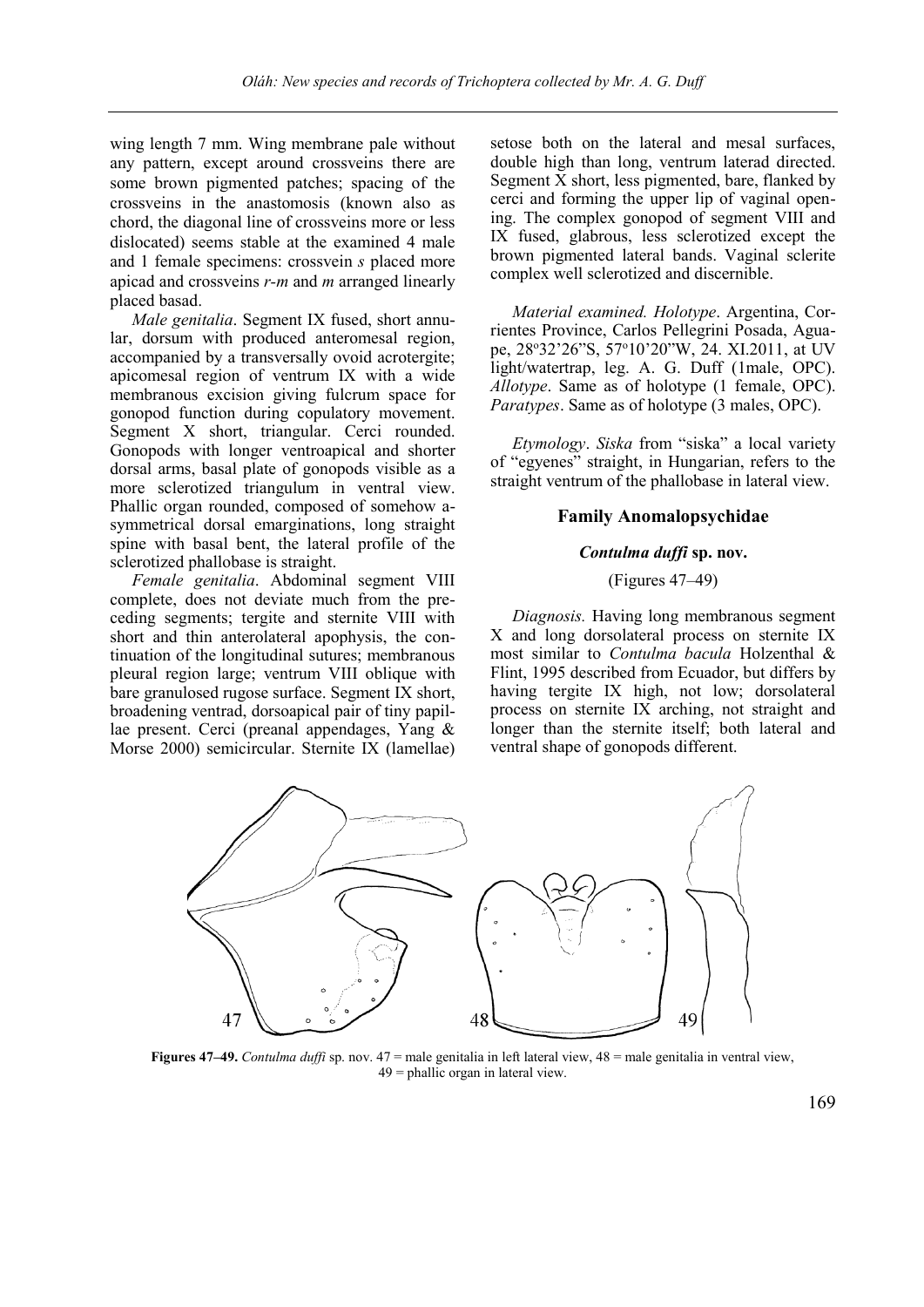*Description.* Male (in alcohol). Pale, brownish animal. Wing membrane pale without any pattern, densely packed with setae. Forewing length 5 mm. Ocelli 3. Maxillary palpi 5-segmented. Tibial spur 224, second spur of foreleg minute, no longer than wide. On forewing Rs shorter than either R2+3 or R4+5; MP fused, hence fork IV absent; discoidal and thyridial cells short, subequal; the crossvein from M3+4 joins the stem of CuA well basad of its fork.

*Male genitalia.* Posterior half of segments heavily setose, setae on tergum VIII longest. Segment IX synscleritous, triangular anterad; subdivided into tergite and sternite by a horizontal suture; sternite with a long arching and tapering dorsolateral processes. Segment X long quadratic membranous. Cerci indiscernible lost. Gonopods receded in sternite IX, falcate in lateral view; a pair of falcate process with a basal plate. Phallic organ simple, comprised of a tubular phallobase and a membranous endotheca.

*Material examined. Holotype*. Colombia, Dusky Starfrontlet Bird Reserve, Cordillera Occidental, Urrao, Antioquia, 6°25'N, 76°05'W, 9. II. 2014, caught by hand, leg. A. G. Duff (1 male, OPC).

*Etymology*. This new species is dedicated to the collector, Andrew G. Duff who was collecting caddisflies during his birdwatching trips.

*Remarks*. *Contulma* species are characterized by rarity. Adult specimens seldom fly to light; this specimen was also collected by hand.

# **REFERENCES**

- BLAHNIK, R.J. & HOLZENTHAL, R.W. (2014): Review and redescription of species in the *Oecetis avara* group, with the description of 15 new species (Trichoptera, Leptoceridae). *ZooKeys,* 376: 1–83. [doi: 10.3897/zookeys.376.6047](http://dx.doi.org/10.3897/zookeys.376.6047)
- FLINT, O.S. Jr. (1964): *The caddisflies (Trichoptera) of Puerto Rico.* University of Puerto Rico, Agricultural Experiment Station, Technical Paper No. 40, 80 pp.
- FLINT, O.S. JR., HOLZENTHAL, R.W. & HARRIS, S.C. (1999): Nomenclatural and systematic changes in

the Neotropical caddisflies (Insecta: Trichoptera). *Insecta Mundi* 13(1–2): 73–84.

- FLOYD, M.A. (1995): Larvae of the caddisfly genus *Oecetis* (Trichoptera: Leptoceridae) in North America. *Bulletin of the Ohio Biological Survey*, New Series, 10: 1–85.
- HOLZENTHAL, R.W. (1995): The caddisfly genus *Nectopsyche*: new gemma group species from Costa Rica and the Neotropics (Trichoptera: Leptoceridae). *Journal of the North American Benthological Society* 14(1):61-83. doi[: 10.2307/1467725](http://dx.doi.org/10.2307/1467725)
- MALICKY, H. (2004): *Atlas of European Trichoptera*. Second Edition. Springer, Dordrecht, The Netherlands, 359 pp.
- MARTIN, P.R., GIBON, F.-M. & MOLINA, C.I. (2011): The genus *Oecetis* McLachlan in Bolivia and northwestern Argentina (Trichoptera: Leptoceridae), with new species and identification key for males of *Oecetis* species from Mexico, Central and South America. *Zootaxa,* 2821: 19–38.
- OLÁH, J. & JOHANSON, K.A. (2008a): Revision of the Oriental and Afrotropical species of Cheumatopsyche Wallengren (Hydropsychidae, Trichoptera). *Zootaxa,* 1702: 3–171.
- OLÁH, J. & JOHANSON, K.A. (2008b): Generic review of Hydropsychinae, with description of *Schmidopsyche*, new genus, 3 new genus clusters, 8 new species groups, 4 new species clades, 12 new species clusters and 62 new species from the Orinetal and Afrotropical regions (Trichoptera: Hydropsychidae). *Zootaxa,* 1802: 3–248.
- OLÁH, J. & JOHANSON, K.A. (2012): New species and records of Neotropical Macronematinae and Smicrideinae (Trichoptera: Hydropsychidae). *Annales Historico-Naturales Musei Nationalis Hungarici*  104: 215–294.
- OLÁH, J. & ITO, T. (2013): Synopsis of the *Oxyethira flavicornis* species group with new Japanese *Oxyethira* species (Trichoptera, Hydroptilidae). *Opuscula Zoologica, Budapest* 44(1): 23–46.
- OLÁH, J., CHVOJKA, T.P., COPPA, G., GRAF, W., IB-RAHIMI, H., LODOVICI, O., RUIZ GARCIA, A., SÁINZ -BARIÁIN, M., VALLE, M. & ZAMORA-MUÑOZ, C. (2014): The genus *Allogamus* Schmid, 1955 (Trichoptera, Limnephilidae): revised by sexual selection-driven adaptive, non-neutral traits of the phallic organ. *Opuscula Zoologica, Budapest,* 45(1): 33–82.